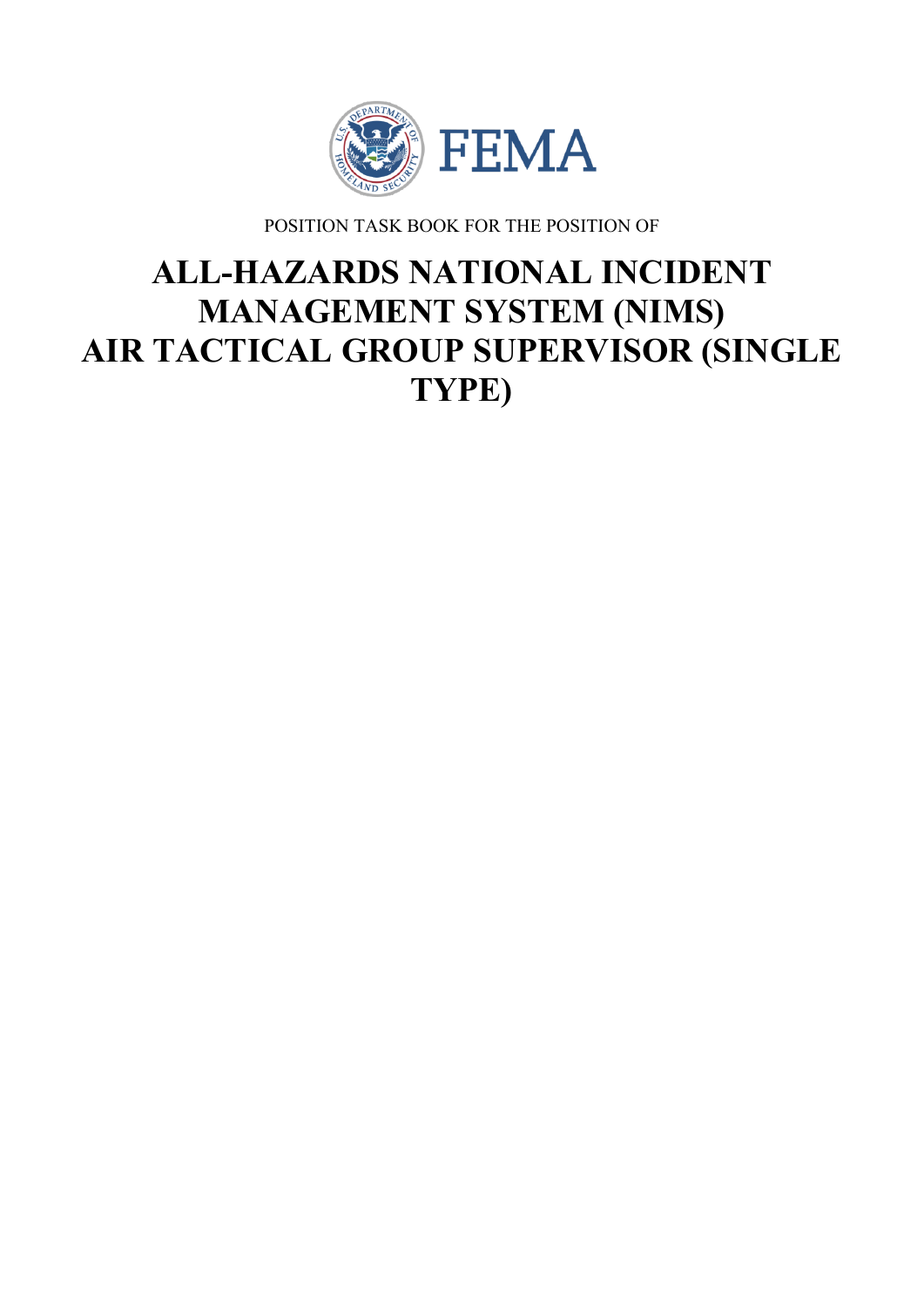# **AIR TACTICAL GROUP SUPERVISOR (SINGLE TYPE)**

# *1. Competency:* **Assume position responsibilities**

*Description:* Successfully assume the role of Air Tactical Group Supervisor and initiate position activities at the appropriate time according to the following behaviors

# *1a. Behavior:* **Ensure readiness for assignment**

| <b>TASK</b>                                                                                                                                                                                                                                                                                                                                                                                                                                                                                                                                                                                                                | <b>CODE</b> | <b>EVALUATION</b><br><b>RECORD#</b> | <b>EVALUATOR</b><br><b>INITIALS AND</b><br><b>DATE</b> |
|----------------------------------------------------------------------------------------------------------------------------------------------------------------------------------------------------------------------------------------------------------------------------------------------------------------------------------------------------------------------------------------------------------------------------------------------------------------------------------------------------------------------------------------------------------------------------------------------------------------------------|-------------|-------------------------------------|--------------------------------------------------------|
| 1. Arrive properly equipped at designated time and location and<br>check in according to agency/organization guidelines:<br>• Arrive with go-kit and any additional equipment<br>• Carry out check-in procedures and ensure assigned<br>personnel do the same                                                                                                                                                                                                                                                                                                                                                              | E, F, I     |                                     |                                                        |
| 2. Obtain complete incident and logistical information:<br>• Incident name, number, anticipated duration, size, type,<br>responsibilities and expectations<br>• Reporting time and location<br>• Transportation arrangements and travel routes<br>• Contact procedures during travel (telephone/radio)<br>• Expected working conditions<br>• Personal Protective Equipment (PPE)<br>• Security measures<br>• Updated contact information and information links                                                                                                                                                             | E, F, I     |                                     |                                                        |
| 3. Obtain, assemble and prepare information and materials for<br>go-kit. The kit should contain critical items for the<br>assignment and be easily transportable:<br>• Supplies:<br>$\circ$ Office supplies appropriate to the function<br>O Authority Having Jurisdiction (AHJ) identification<br>badge and qualification card<br>• Reference materials:<br>○ Functional guidelines relative to incident type (agency<br>guidance or other functional guidelines)<br>○ AHJ operations guides or other operational guides<br>o Position manuals<br>$\bullet$ Forms:<br>○ Agency-specific forms appropriate to the function | E, F, I     |                                     |                                                        |

## *1b. Behavior:* **Obtain information relevant to position assignment**

| <b>TASK</b>                                                                                                                      | <b>CODE</b> | <b>EVALUATION</b><br><b>RECORD#</b> | <b>EVALUATOR</b><br><b>INITIALS AND</b><br><b>DATE</b> |
|----------------------------------------------------------------------------------------------------------------------------------|-------------|-------------------------------------|--------------------------------------------------------|
| 4. Demonstrate functional knowledge of general aviation or<br>military aviation planning and operations.                         | E, F, I, J  |                                     |                                                        |
| 5. Obtain and maintain access to print maps of each airfield<br>showing the runway orientation, headings, taxiways and<br>ramps. | E, F, I, J  |                                     |                                                        |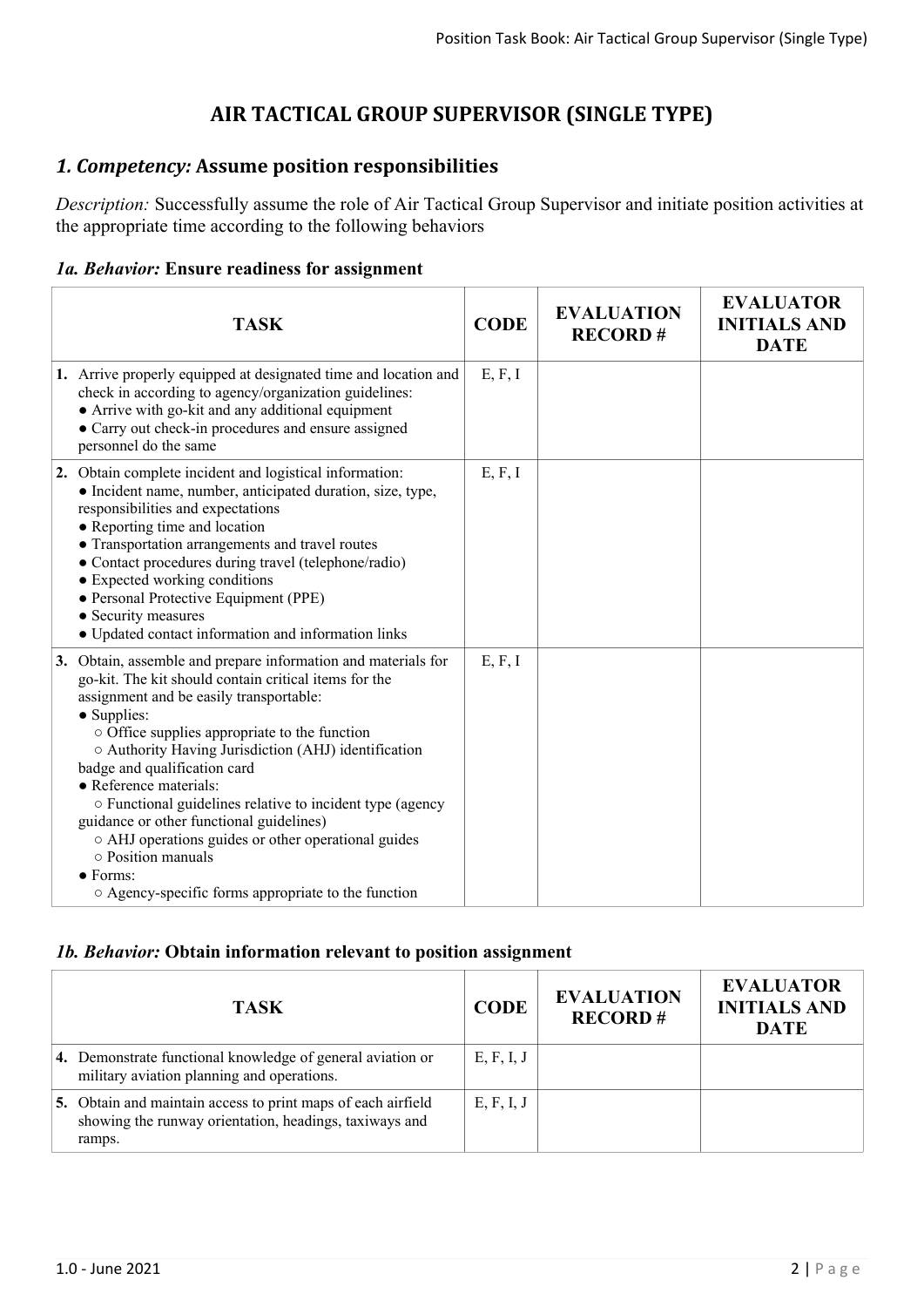| 6. Obtain and review necessary documentation:<br>• Copy of Delegation of Authority, Letter of Expectation,<br>Letter of Agreement or Memorandum of Understanding<br>(MOU)<br>• Applicable plans and reports<br>• Directories: phone, notification<br>• Written incident status summary<br>• Authorizations: cell phones, rental vehicles, computers                                                                                                                                                                                                                  | E, F, I    |  |
|----------------------------------------------------------------------------------------------------------------------------------------------------------------------------------------------------------------------------------------------------------------------------------------------------------------------------------------------------------------------------------------------------------------------------------------------------------------------------------------------------------------------------------------------------------------------|------------|--|
| 7. Obtain charts showing all airspace in or near the operational<br>areas.                                                                                                                                                                                                                                                                                                                                                                                                                                                                                           | E, F, I, J |  |
| 8. Receive briefing from the Air Operations Branch Director or<br>the outgoing Air Tactical Group Supervisor:<br>• Meetings and briefings schedule<br>• Situational assessment<br>• Incident objectives<br>• Strategy<br>• Hazards to incident personnel and public<br>• Agencies/jurisdictions involved<br>• Organizational structure<br>• Resources summary<br>• Logistical needs<br>• Ordering procedures<br>• Incident priorities and status: life safety, incident<br>stabilization, property and environment<br>• Timing and scheduling<br>• Expected products | E, F, I    |  |

# *1c. Behavior:* **Establish or determine organizational structure, resource and staffing needs**

| <b>TASK</b>                                                                                                                                                                                                                                                                                                                                                                | <b>CODE</b> | <b>EVALUATION</b><br><b>RECORD#</b> | <b>EVALUATOR</b><br><b>INITIALS AND</b><br><b>DATE</b> |
|----------------------------------------------------------------------------------------------------------------------------------------------------------------------------------------------------------------------------------------------------------------------------------------------------------------------------------------------------------------------------|-------------|-------------------------------------|--------------------------------------------------------|
| 9. Ensure all aviation personnel and aircraft are certified for<br>mission requirements based on Federal Aviation<br>Administration (FAA) and AHJ requirements or contract<br>specifications.                                                                                                                                                                              | E, F, I     |                                     |                                                        |
| <b>10.</b> Evaluate staffing needs required to manage the group:<br>• Ensure consistency with National Incident Management<br>System (NIMS) organizational structure<br>• Identify training opportunities<br>• Ensure use of established procedures for ordering<br>resources<br>• Request appropriate technical specialists to assist with<br>special incident conditions | E, F, I     |                                     |                                                        |
| <b>11.</b> Utilize group personnel:<br>• Establish appropriate organization and assign roles and<br>responsibilities, while maintaining span of control                                                                                                                                                                                                                    | E, F, I     |                                     |                                                        |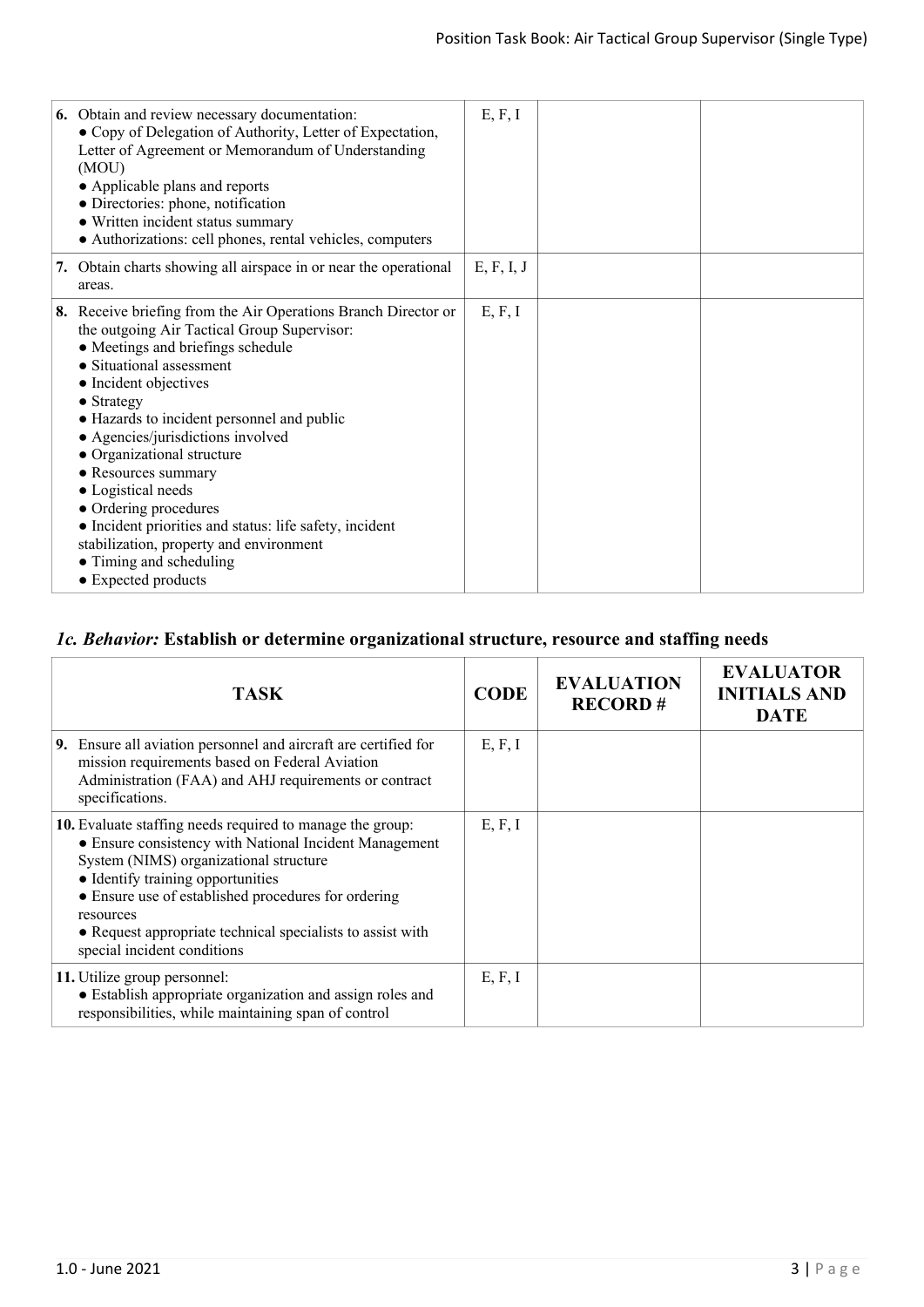# *2. Competency:* **Communicate effectively**

*Description:* Use suitable communication techniques to share relevant information with appropriate personnel on a timely basis to accomplish objectives in a potentially rapidly changing environment.

|  |  |  |  |  | 2a. Behavior: Ensure the exchange of relevant information during briefings |  |  |
|--|--|--|--|--|----------------------------------------------------------------------------|--|--|
|--|--|--|--|--|----------------------------------------------------------------------------|--|--|

| <b>TASK</b>                                                                                                                                                                                                                                                                                                                        | <b>CODE</b> | <b>EVALUATION</b><br><b>RECORD#</b> | <b>EVALUATOR</b><br><b>INITIALS AND</b><br><b>DATE</b> |
|------------------------------------------------------------------------------------------------------------------------------------------------------------------------------------------------------------------------------------------------------------------------------------------------------------------------------------|-------------|-------------------------------------|--------------------------------------------------------|
| 12. Brief all air tactical resources about any observed air<br>activities, including unmanned aerial systems (UAS) in<br>operational areas:<br>• Brief personnel about any observed UAS activity during<br>previous mission assignments, including observed UAS<br>activity on the flight route to the assigned base of operations | E, F, I, J  |                                     |                                                        |
| 13. Lead staff briefings and debriefings.                                                                                                                                                                                                                                                                                          | E, F, I     |                                     |                                                        |
| 14. Prepare for and participate in briefings:<br>• Ensure briefings are accurate, timely and include<br>appropriate personnel<br>• Brief external support organizations<br>• Share and evaluate information                                                                                                                        | E, F, I     |                                     |                                                        |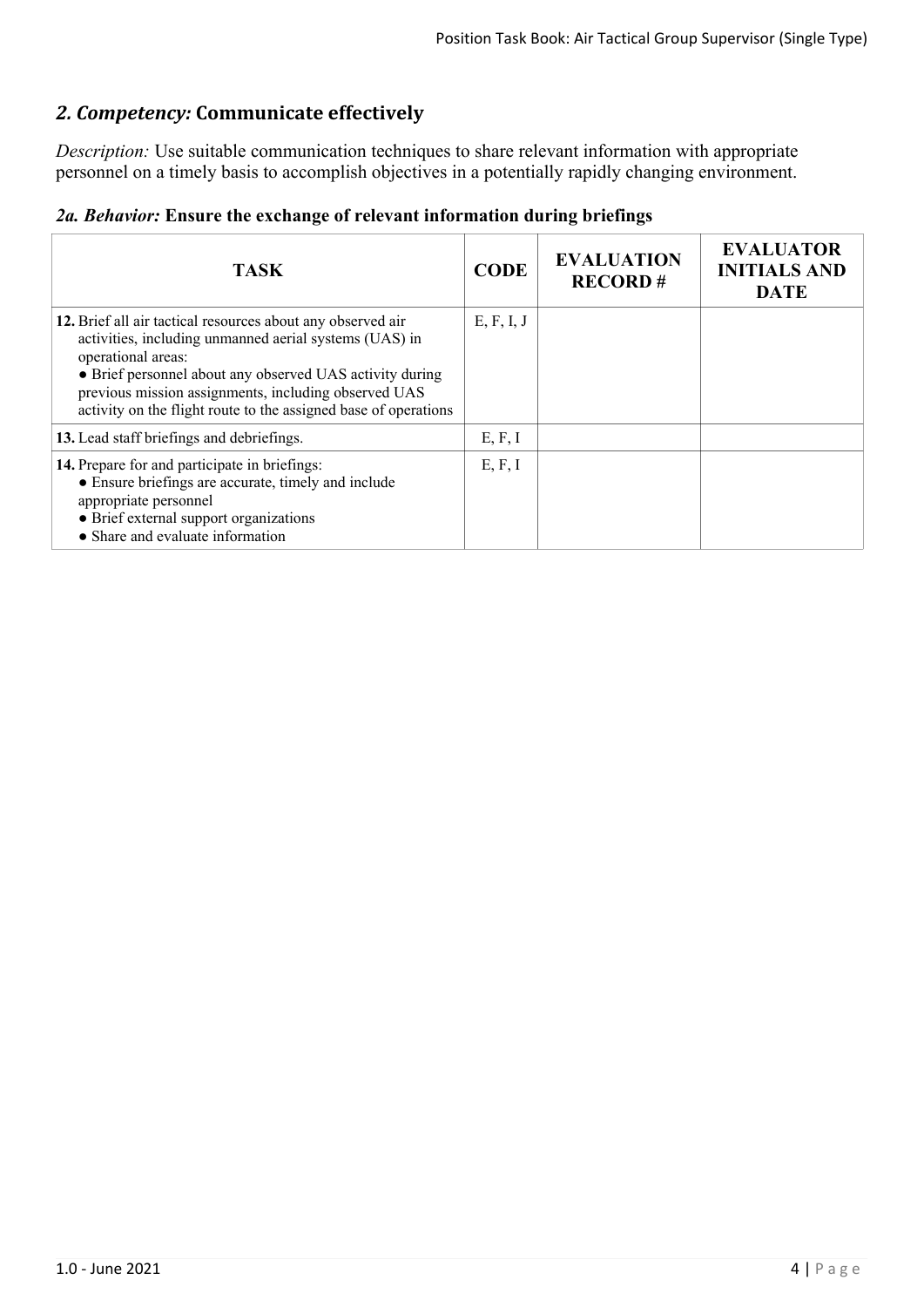# *3. Competency:* **Lead assigned personnel**

*Description:* Influence, lead and direct assigned personnel to accomplish objectives and desired outcomes in a potentially rapidly changing environment.

|  |  |  |  |  | 3a. Behavior: Model leadership values and principles |
|--|--|--|--|--|------------------------------------------------------|
|--|--|--|--|--|------------------------------------------------------|

| <b>TASK</b>                                                                                                                                                                                                                                                                                           | <b>CODE</b>         | <b>EVALUATION</b><br><b>RECORD#</b> | <b>EVALUATOR</b><br><b>INITIALS AND</b><br><b>DATE</b> |
|-------------------------------------------------------------------------------------------------------------------------------------------------------------------------------------------------------------------------------------------------------------------------------------------------------|---------------------|-------------------------------------|--------------------------------------------------------|
| <b>15.</b> Create a positive work environment:<br>• Communicate leader's intent and guidance<br>• Manage group and its activities effectively<br>• Proactively assume responsibility for the group and initiate<br>action                                                                             | E, F, I             |                                     |                                                        |
| <b>16.</b> Establish and maintain positive interpersonal and<br>interagency working relationships:<br>• Understand scope, roles, responsibilities, jurisdiction and<br>authority of responding agencies                                                                                               | E, F, I             |                                     |                                                        |
| 17. Exhibit principles of duty, respect and integrity as a leader.                                                                                                                                                                                                                                    | C, E, F, I,<br>J, T |                                     |                                                        |
| 18. Understand and comply with NIMS/Incident Command<br>System (ICS) concepts and principles:<br>• Establish and modify an effective organization based on<br>changing incident and resource conditions<br>• Maintain appropriate span of control<br>• Act as a representative of incident leadership | E, F, I             |                                     |                                                        |

## *3b. Behavior:* **Communicate incident priorities and supervise personnel**

| <b>TASK</b>                                                                                                                                                                                                                                                                                                                                                                                           | <b>CODE</b> | <b>EVALUATION</b><br><b>RECORD#</b> | <b>EVALUATOR</b><br><b>INITIALS AND</b><br><b>DATE</b> |
|-------------------------------------------------------------------------------------------------------------------------------------------------------------------------------------------------------------------------------------------------------------------------------------------------------------------------------------------------------------------------------------------------------|-------------|-------------------------------------|--------------------------------------------------------|
| 19. Direct and communicate with assigned personnel:<br>• Communicate priorities, objectives, strategies and any<br>changes<br>• Inform personnel of their assigned tasks and expectations<br>• Clearly explain conflict resolution procedures and ensure<br>that personnel understand<br>• Ensure that assigned objectives and expectations for the<br>operational period are reasonable and accurate | E, F, I     |                                     |                                                        |
| 20. Ensure debriefings occur and participate as necessary:<br>• Ensure incident situation status information is current and<br>complete                                                                                                                                                                                                                                                               | E, F, I     |                                     |                                                        |
| 21. Ensure that staff follows all applicable agency/jurisdiction<br>policies, contracts, standard operating procedures and<br>agreements:<br>• Federal, state, local, tribal, territorial and regional<br>relationships, as appropriate<br>• Roles and responsibilities of potential responder agencies<br>• Scope, jurisdiction and authority of potential responder<br>agencies' contingency plans  | E, F, I     |                                     |                                                        |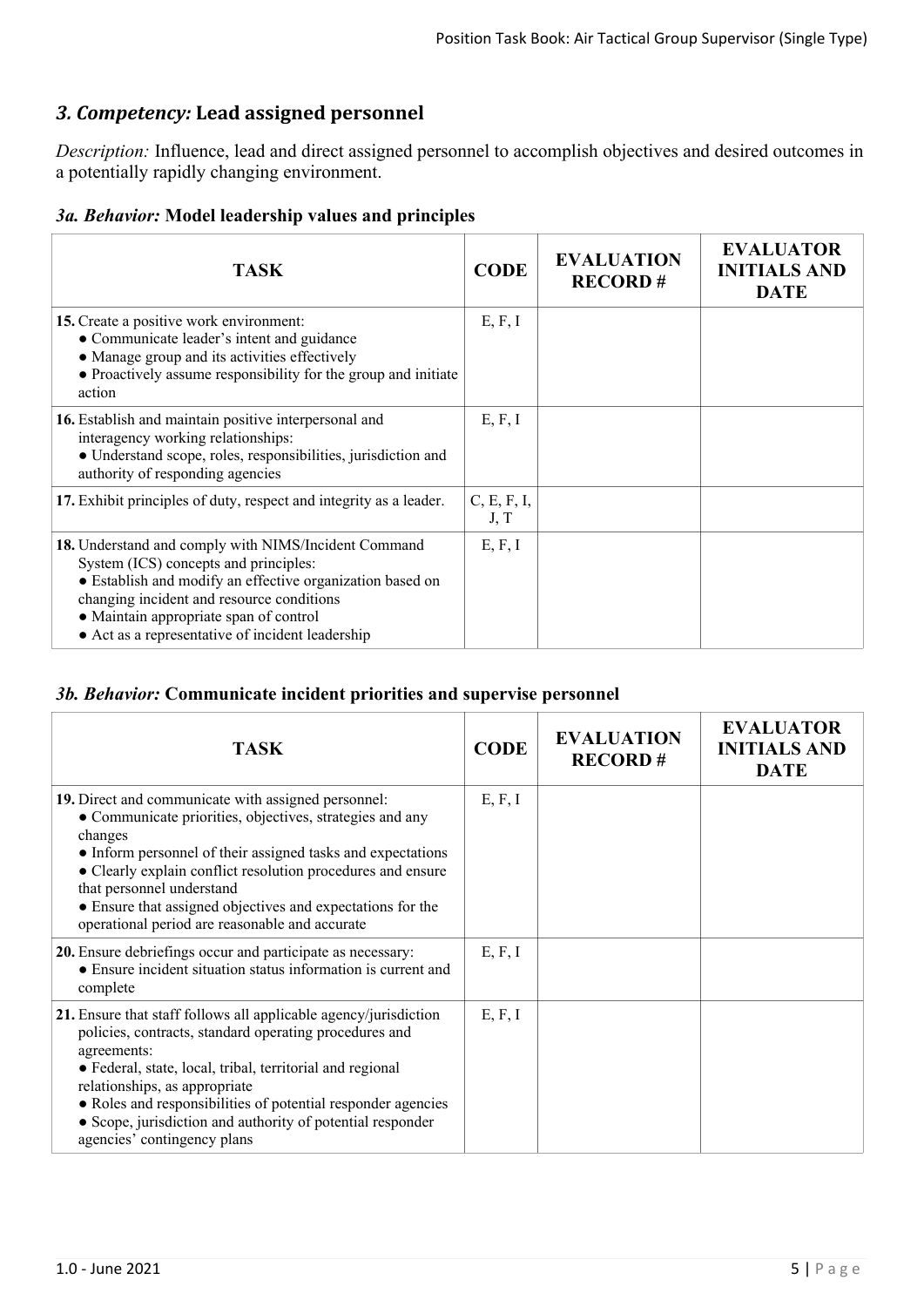| <b>22.</b> Supervise and hold personnel accountable for executing | E, F, I |  |
|-------------------------------------------------------------------|---------|--|
| assigned tasks:                                                   |         |  |
| • Identify and promptly resolve disagreements, issues and         |         |  |
| misunderstandings                                                 |         |  |
| • Prioritize work while considering immediate support for         |         |  |
| incident operations                                               |         |  |

## *3c. Behavior:* **Ensure the health, safety, welfare and accountability of assigned personnel**

| <b>TASK</b>                                                                                                                                                                                                                                                                                                                                                                                                                                                                                                                                                                                                                                                                                                                                              | <b>CODE</b> | <b>EVALUATION</b><br><b>RECORD#</b> | <b>EVALUATOR</b><br><b>INITIALS AND</b><br><b>DATE</b> |
|----------------------------------------------------------------------------------------------------------------------------------------------------------------------------------------------------------------------------------------------------------------------------------------------------------------------------------------------------------------------------------------------------------------------------------------------------------------------------------------------------------------------------------------------------------------------------------------------------------------------------------------------------------------------------------------------------------------------------------------------------------|-------------|-------------------------------------|--------------------------------------------------------|
| 23. Demonstrate knowledge of and comply with relevant health<br>and safety requirements:<br>• Direct and oversee group operations to ensure compliance<br>with health and safety considerations and guidelines<br>• Coordinate with the Safety Officer to ensure that assigned<br>personnel follow safety guidelines                                                                                                                                                                                                                                                                                                                                                                                                                                     | E, F, I     |                                     |                                                        |
| 24. Evaluate mental and physical fatigue of assigned personnel:<br>• Ensure adequate rest is provided to section personnel                                                                                                                                                                                                                                                                                                                                                                                                                                                                                                                                                                                                                               | E, F, I     |                                     |                                                        |
| 25. Recognize potentially hazardous situations, inform assigned<br>personnel of hazards and take precautions to mitigate risk:<br>• Adjust operations in response to hazards, weather and<br>other relevant events                                                                                                                                                                                                                                                                                                                                                                                                                                                                                                                                       | E, F, I     |                                     |                                                        |
| 26. Report or explain the procedures for reporting unexpected<br>occurrences, such as fire, death, injury, illness, exposure to<br>pathogens or hazardous materials (HAZMAT), accident,<br>political contact or property loss or damage:<br>• Ensure report contains nature of event, location,<br>magnitude, personnel involved and initial action taken (such<br>as helicopter picking up injured or an appropriate subsequent<br>action)<br>• Ensure the protection of Personally Identifiable<br>Information (PII) while reporting<br>• Obtain information from the following sources regarding<br>special hazards, threats or unexpected occurrences:<br>subordinates, personal observation, other incident personnel<br>and off-incident personnel | E, F, I     |                                     |                                                        |

# *3d. Behavior:* **Identify opportunities and meet requirements to provide equal access and reasonable accommodation in all activities**

| <b>TASK</b>                                                                                                                           | <b>CODE</b> | <b>EVALUATION</b><br><b>RECORD#</b> | <b>EVALUATOR</b><br><b>INITIALS AND</b><br><b>DATE</b> |
|---------------------------------------------------------------------------------------------------------------------------------------|-------------|-------------------------------------|--------------------------------------------------------|
| 27. Demonstrate the ability to assess and monitor for physical<br>access, programmatic access and effective communications<br>access. | E, F, I, J  |                                     |                                                        |
| 28. Demonstrate the ability to identify opportunities for<br>universal accessibility.                                                 | E, F, I, J  |                                     |                                                        |
| 29. Provide equal access, disability accommodations and access<br>and functional needs (AFN) accommodations.                          | E, F, I, J  |                                     |                                                        |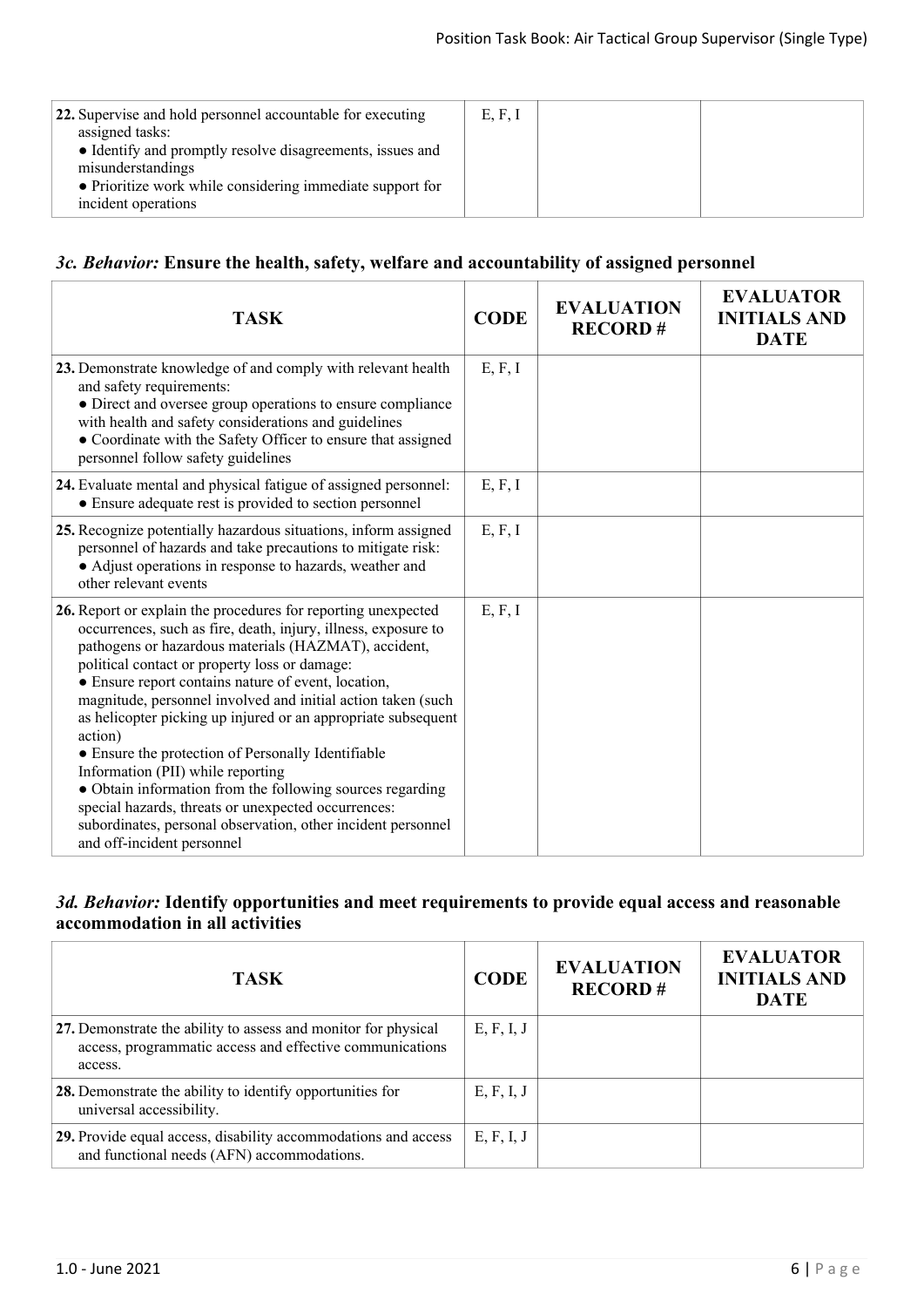# *4. Competency:* **Conduct operations and ensure completion of assigned tasks**

*Description:* Identify, analyze and apply relevant situational information and evaluate actions to complete assignments safely and meet identified objectives. Complete actions within established time frame.

#### *4a. Behavior:* **Set the group priorities**

| <b>TASK</b>                                                                                                                                                                                                                                          | <b>CODE</b> | <b>EVALUATION</b><br><b>RECORD#</b> | <b>EVALUATOR</b><br><b>INITIALS AND</b><br><b>DATE</b> |
|------------------------------------------------------------------------------------------------------------------------------------------------------------------------------------------------------------------------------------------------------|-------------|-------------------------------------|--------------------------------------------------------|
| 30. Analyze work assignments and staffing levels to ensure<br>achievement of group objectives.                                                                                                                                                       | E, F, I     |                                     |                                                        |
| 31. Attend and participate in strategy meetings as necessary:<br>• Assess organizational needs<br>• Identify additional resource needs<br>• Identify critical factors to ensure group success<br>• Prioritize incident, section and group objectives | E, F, I     |                                     |                                                        |
| 32. Disseminate priorities and expected completion timelines to<br>staff.                                                                                                                                                                            | E, F, I     |                                     |                                                        |
| 33. Hold staff accountable for communicated priorities and<br>deadlines.                                                                                                                                                                             | E, F, I     |                                     |                                                        |

## *4b. Behavior:* **Develop and implement plans**

| <b>TASK</b>                                                                                                                                                                                                                                                                                                                                                                                                     | <b>CODE</b> | <b>EVALUATION</b><br><b>RECORD#</b> | <b>EVALUATOR</b><br><b>INITIALS AND</b><br><b>DATE</b> |
|-----------------------------------------------------------------------------------------------------------------------------------------------------------------------------------------------------------------------------------------------------------------------------------------------------------------------------------------------------------------------------------------------------------------|-------------|-------------------------------------|--------------------------------------------------------|
| 34. Approve completed plans:<br>• Ensure plans are complete, accurate, realistically attainable<br>and relevant to the incident objectives                                                                                                                                                                                                                                                                      | E, F, I     |                                     |                                                        |
| 35. Coordinate daily communications plan with Air Support<br>Group Supervisor and all incident aircraft:<br>• Ensure incident aircraft can talk with air tactical personnel<br>and other incident aircraft operating in the airspace<br>• Coordinate with the Air Traffic Control Center (ATCC)<br>• Coordinate with AHJ dispatch and support centers                                                           | E, F, I, J  |                                     |                                                        |
| 36. Participate in the planning process:<br>• Prepare for and participate in planning meetings<br>• Assist in the development of plans, as necessary:<br>○ Long-range<br>o Strategic<br>$\circ$ Contingency<br>o Demobilization<br>○ Continuity of Operations Plan (COOP)                                                                                                                                       | E, F, I     |                                     |                                                        |
| 37. Review, validate and modify plans:<br>• Analyze alternate strategies and explain decisions<br>• Validate or revise group objectives<br>• Review information covering health and safety principles,<br>known hazards and importance of all periods<br>• Validate group organizational structure<br>• Validate group resource assignments<br>• Review reserve resources<br>• Evaluate immediate support needs | E, F, I     |                                     |                                                        |

## *4c. Behavior:* **Coordinate with all appropriate personnel and stakeholders**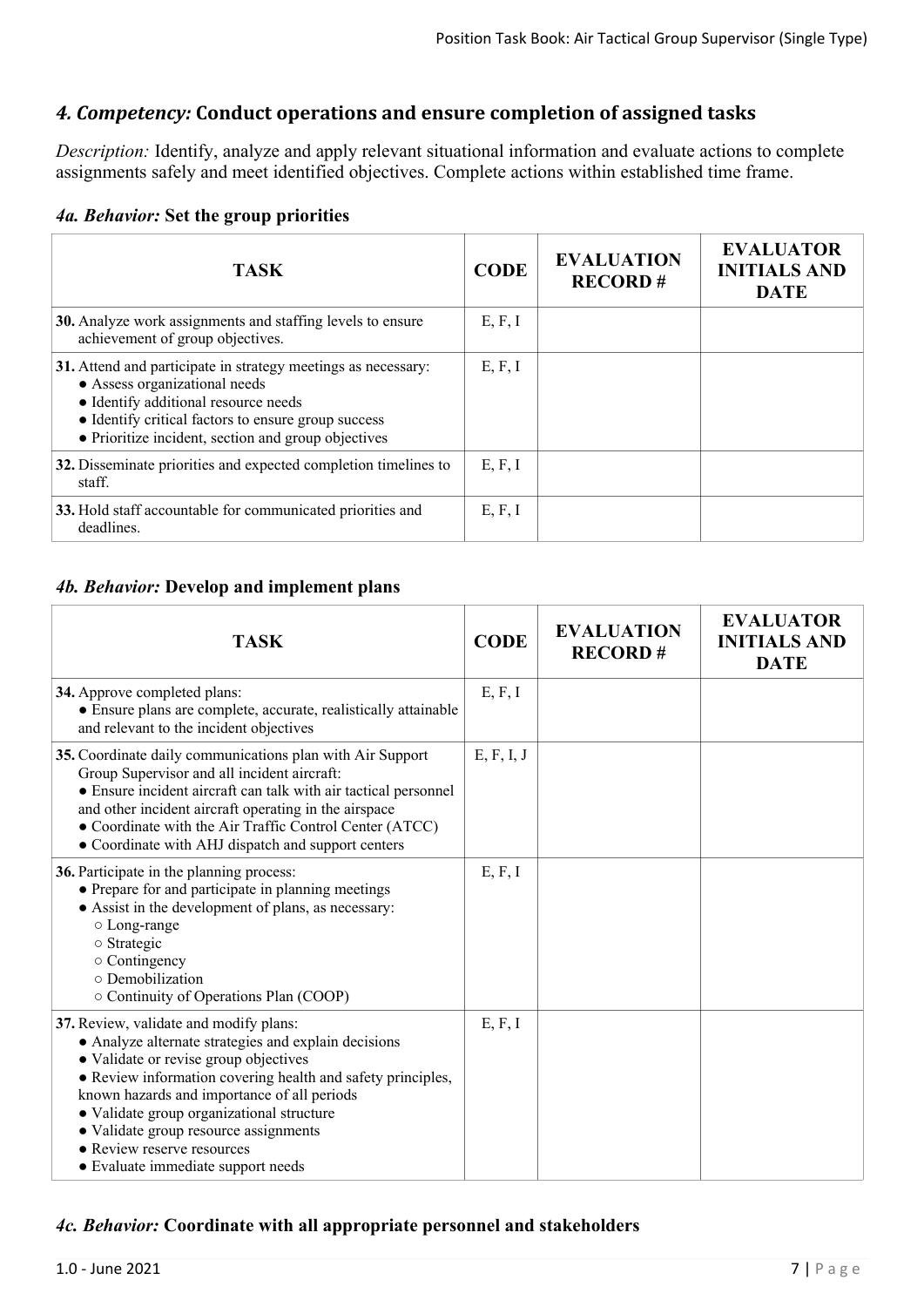| <b>TASK</b>                                                                                                                         | <b>CODE</b> | <b>EVALUATION</b><br><b>RECORD#</b> | <b>EVALUATOR</b><br><b>INITIALS AND</b><br><b>DATE</b> |
|-------------------------------------------------------------------------------------------------------------------------------------|-------------|-------------------------------------|--------------------------------------------------------|
| 38. Establish effective relationships and coordinate with incident<br>personnel:<br>• IMT personnel<br>• Other supporting personnel | E, F, I     |                                     |                                                        |
| 39. Establish effective relationships with stakeholders and<br>partners in the impacted jurisdiction(s).                            | E, F, I     |                                     |                                                        |

# *4d. Behavior:* **Apply agency policy, contracts and agreements**

| <b>TASK</b>                                                                                                                                                                                                                                              | <b>CODE</b> | <b>EVALUATION</b><br><b>RECORD#</b> | <b>EVALUATOR</b><br><b>INITIALS AND</b><br><b>DATE</b> |
|----------------------------------------------------------------------------------------------------------------------------------------------------------------------------------------------------------------------------------------------------------|-------------|-------------------------------------|--------------------------------------------------------|
| 40. Complete all work according to organization/agency<br>direction, policy and incident objectives:<br>• Ensure that personnel complete all documentation<br>requirements according to organization/agency direction,<br>policy and incident objectives | E, F, I     |                                     |                                                        |
| 41. Demonstrate knowledge of and apply relevant legal,<br>regulatory and fiscal constraints.                                                                                                                                                             | E, F, I     |                                     |                                                        |

#### *4e. Behavior:* **Make appropriate decisions based on evaluation of gathered information, risks and incident situation and use information to produce outputs and modify approach**

| <b>TASK</b>                                                                                                                                                                                                                                                         | <b>CODE</b> | <b>EVALUATION</b><br><b>RECORD#</b> | <b>EVALUATOR</b><br><b>INITIALS AND</b><br><b>DATE</b> |
|---------------------------------------------------------------------------------------------------------------------------------------------------------------------------------------------------------------------------------------------------------------------|-------------|-------------------------------------|--------------------------------------------------------|
| 42. Understand and follow procedures for responding to in-flight<br>emergencies (IFE):<br>• Assist in locating suitable nearby airfields<br>• Alert local airfield to inbound IFEs<br>• Track relayed GPS positions<br>$\bullet$ Maintain contact with the aircraft | E, F, I, J  |                                     |                                                        |

## *4f. Behavior:* **Ensure documentation is complete**

| <b>TASK</b>                                                                                                                                                                                                   | <b>CODE</b> | <b>EVALUATION</b><br><b>RECORD#</b> | <b>EVALUATOR</b><br><b>INITIALS AND</b><br><b>DATE</b> |
|---------------------------------------------------------------------------------------------------------------------------------------------------------------------------------------------------------------|-------------|-------------------------------------|--------------------------------------------------------|
| 43. Ensure that staff accurately report flight hours to the Air<br>Operations Branch Director using the air operations<br>summary form.                                                                       | E, F, I, J  |                                     |                                                        |
| 44. Maintain and collect personal records related to incident:<br>$\bullet$ Time sheets<br>• Rental records<br>• Accident forms<br>• Property records<br>$\circ$ Equipment time records<br>$\bullet$ Receipts | E, F, I     |                                     |                                                        |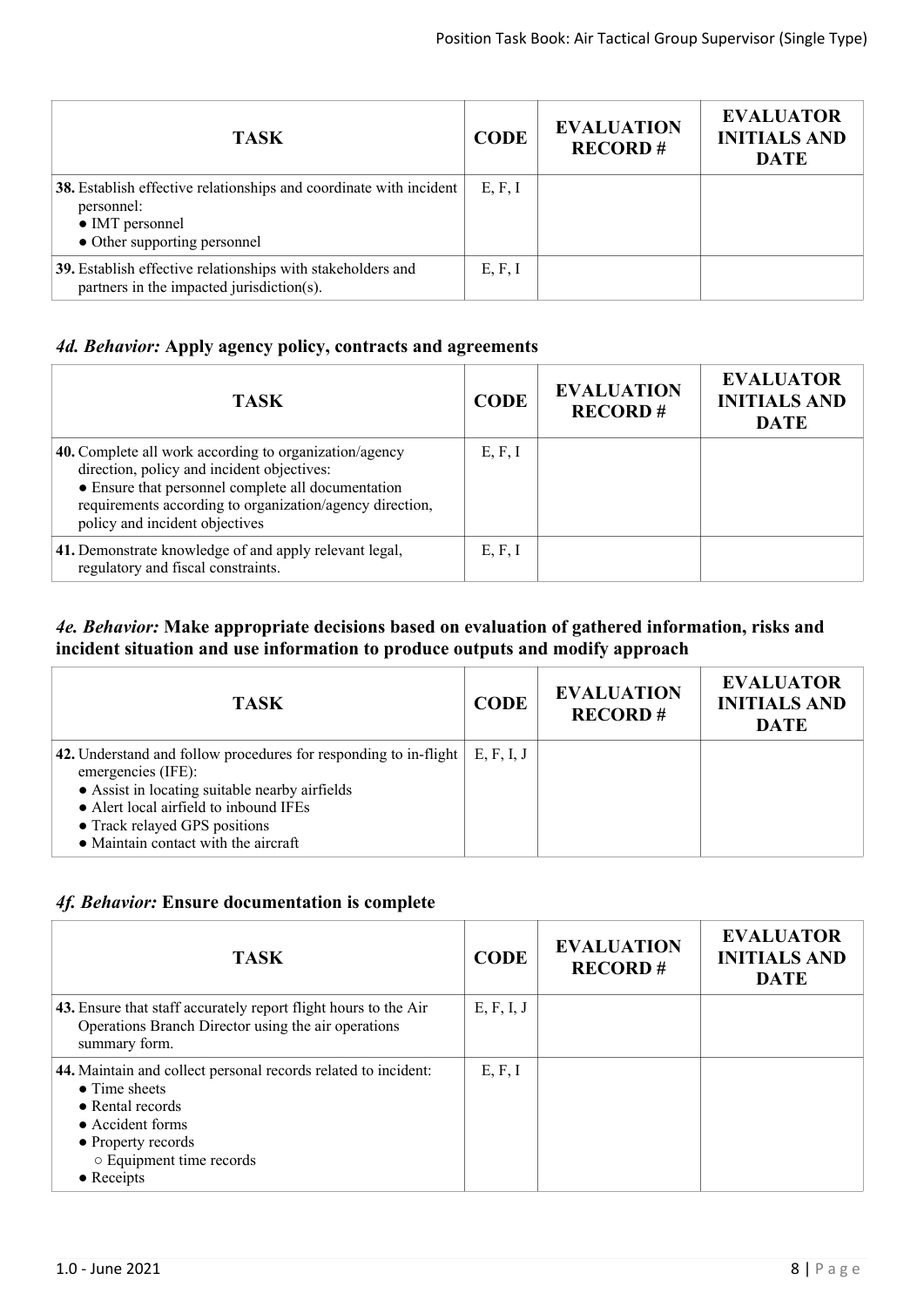| 45. Maintain and submit incident records for events, personnel,<br>equipment, supplies and other data for incident management<br>needs:<br>• Property loss/damage reports<br>• Agency-required incident reports<br>$\bullet$ Activity log<br>• Changes in strategy and tactics | E, F, I |  |
|--------------------------------------------------------------------------------------------------------------------------------------------------------------------------------------------------------------------------------------------------------------------------------|---------|--|
| 46. Review documents for accuracy, timeliness and appropriate<br>distribution.                                                                                                                                                                                                 | E, F, I |  |

# *4g. Behavior:* **Execute Air Tactical Group operations**

| <b>TASK</b>                                                                                                                                                                                                                                                                                                                                                                                                                                                                                                                    | <b>CODE</b> | <b>EVALUATION</b><br><b>RECORD#</b> | <b>EVALUATOR</b><br><b>INITIALS AND</b><br><b>DATE</b> |
|--------------------------------------------------------------------------------------------------------------------------------------------------------------------------------------------------------------------------------------------------------------------------------------------------------------------------------------------------------------------------------------------------------------------------------------------------------------------------------------------------------------------------------|-------------|-------------------------------------|--------------------------------------------------------|
| 47. Coordinate with the Air Operations Branch Director<br>regarding aircraft in flight:<br>• Attempt to maintain contact with all aircraft flying<br>missions<br>• Inform each aircraft requiring a mission change<br>• Ensure safe separation among all visual flight rules (VFR)<br>aircraft operating in the area<br>• Ensure airspace deconfliction procedures are in place for<br>all incident aircraft<br>• Communicate minimum safe altitude (MSA)<br>• Provide information about any changes in diversion<br>airfields | E, F, I, J  |                                     |                                                        |
| 48. Coordinate with the Air Support Group Supervisor on times<br>of initial arrival and eventual demobilization for<br>aircraft/helicopters at airfields.                                                                                                                                                                                                                                                                                                                                                                      | E, F, I, J  |                                     |                                                        |
| 49. Coordinate with the Air Support Group Supervisor to<br>schedule aircraft launches and monitor landings, available<br>flight times and weather forecasts.                                                                                                                                                                                                                                                                                                                                                                   | E, F, I, J  |                                     |                                                        |
| 50. Demonstrate the ability to compile lists of all known public<br>and private airfields in or near the operational areas.                                                                                                                                                                                                                                                                                                                                                                                                    | E, F, I, J  |                                     |                                                        |
| 51. Determine, in coordination with the pilot, the operational<br>ceilings for each type of aircraft assigned to each mission:<br>• Monitor in relation to obstructions and high terrain                                                                                                                                                                                                                                                                                                                                       | E, F, I, J  |                                     |                                                        |
| 52. Divert aircraft to alternate airfields when flying conditions<br>are outside safe limits:<br>$\bullet$ Crosswinds<br>• Visibility<br>• Weather conditions                                                                                                                                                                                                                                                                                                                                                                  | E, F, I, J  |                                     |                                                        |
| 53. Ensure monitoring of each aircraft's fuel and flight time<br>status to enable a safe return to base:<br>• Monitor flying time for each aircraft in flight; verbally<br>check fuel and flight time status as missions extend                                                                                                                                                                                                                                                                                                | E, F, I, J  |                                     |                                                        |
| <b>54.</b> Maintain GPS coordinates:<br>• Helispots, helibases and airfields used to drop supplies,<br>equipment or personnel<br>• Hospital landing zones<br>• Airfields suitable for diversion<br>• Known hazardous areas<br>• Restricted flight zones                                                                                                                                                                                                                                                                        | E, F, I, J  |                                     |                                                        |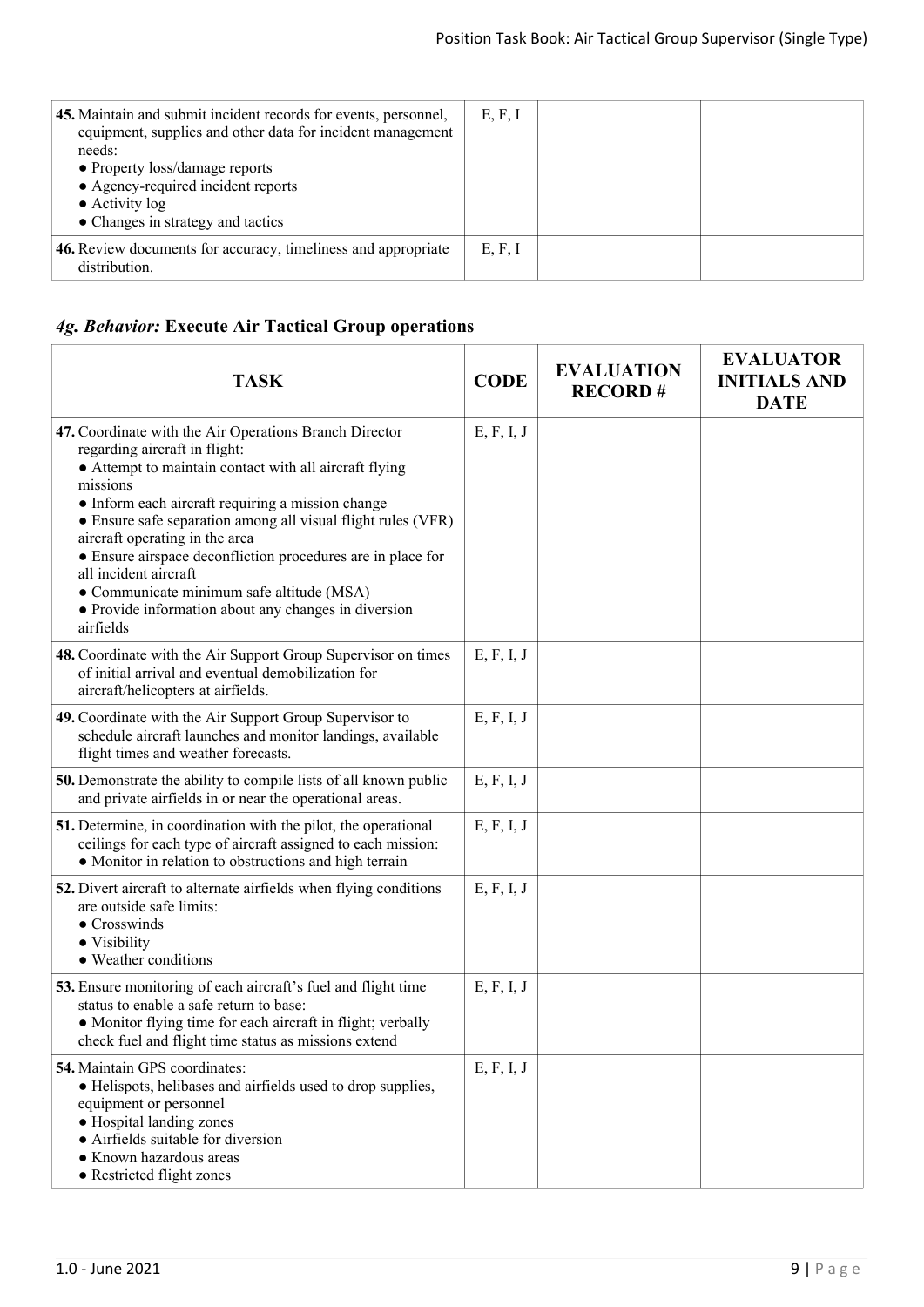| 55. Monitor weather for potential hazards:<br>• Potential icing conditions, especially at lower altitudes<br>• Density altitude<br>• Visibility below minimums<br>• Crosswinds airfield     | E, F, I, J |  |
|---------------------------------------------------------------------------------------------------------------------------------------------------------------------------------------------|------------|--|
| <b>56.</b> Review the daily FAA Notice to Airmen (NOTAM) for the<br>operational area:<br>• Ensure the publication and transmission of any airspace<br>restrictions for the operational area | E, F, I, J |  |

# *4h. Behavior:* **Manage aircrews and aviation personnel**

| <b>TASK</b>                                                                    | <b>CODE</b> | <b>EVALUATION</b><br><b>RECORD#</b> | <b>EVALUATOR</b><br><b>INITIALS AND</b><br><b>DATE</b> |
|--------------------------------------------------------------------------------|-------------|-------------------------------------|--------------------------------------------------------|
| 57. Coordinate with aircrew:<br>• Obtain contact numbers and lodging locations | E, F, I, J  |                                     |                                                        |
| 58. Monitor crew work/rest requirements based on AHJ<br>requirements.          | E, F, I, J  |                                     |                                                        |